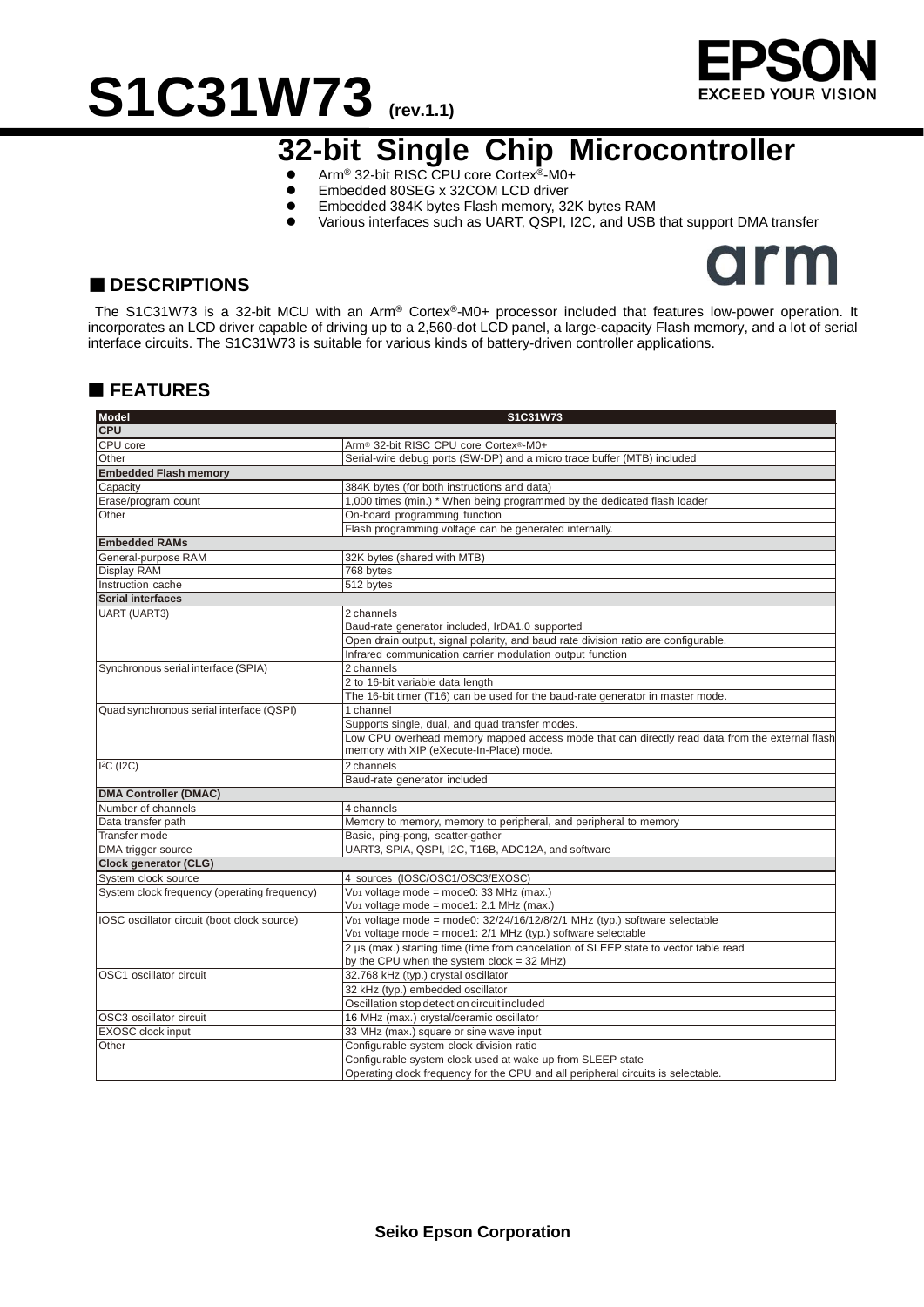| I/O port (PPORT)                                       |                                                                                                                      |  |  |  |  |
|--------------------------------------------------------|----------------------------------------------------------------------------------------------------------------------|--|--|--|--|
| Number of general-purpose I/O ports                    | 73bit(max.)                                                                                                          |  |  |  |  |
|                                                        | Pins are shared with the peripheral I/O.                                                                             |  |  |  |  |
| Number of input interrupt ports                        | 69bit(max.)                                                                                                          |  |  |  |  |
| Number of ports that support universal port            | 32bit(max.)                                                                                                          |  |  |  |  |
| multiplexer (UPMUX)                                    | A peripheral circuit I/O function selected via software can be assigned to each port.                                |  |  |  |  |
| <b>Timers</b>                                          |                                                                                                                      |  |  |  |  |
| Watchdog timer (WDT2)                                  | Generates NMI or watchdog timer reset.                                                                               |  |  |  |  |
|                                                        | Programmable NMI/reset generation cycle                                                                              |  |  |  |  |
| Real-time clock (RTCA)                                 | 128-1 Hz counter, second/minute/hour/day/day of the week/month/year counters                                         |  |  |  |  |
|                                                        | Theoretical regulation function for 1-second correction                                                              |  |  |  |  |
|                                                        | Alarm and stopwatch functions                                                                                        |  |  |  |  |
| 16-bit timer (T16)                                     | 8 channels                                                                                                           |  |  |  |  |
|                                                        | Generates the SPIA and QSPI master clocks, and the ADC12A operating clock/ trigger signal.                           |  |  |  |  |
| 16-bit PWM timer (T16B)                                | 2 channels                                                                                                           |  |  |  |  |
|                                                        | Event counter/capture function                                                                                       |  |  |  |  |
|                                                        | PWM waveform generation function                                                                                     |  |  |  |  |
|                                                        | Number of PWM output or capture input ports: 4 ports/channel                                                         |  |  |  |  |
| Supply voltage detector (SVD4)                         |                                                                                                                      |  |  |  |  |
| Number of channels                                     | 1 channel                                                                                                            |  |  |  |  |
| Detection voltage                                      | Vop or an external voltage (2 external detection ports are available.)                                               |  |  |  |  |
| Detection level                                        | VDD: 32 levels (1.7 to 5.0 V)/external voltage: 32 levels (1.7 to 5.0 V)                                             |  |  |  |  |
| Other                                                  | Intermittent operation mode                                                                                          |  |  |  |  |
|                                                        | Generates an interrupt or reset according to the detection level evaluation.                                         |  |  |  |  |
| 12-bit A/D converter (ADC12A)                          |                                                                                                                      |  |  |  |  |
| Conversion method                                      | Successive approximation type                                                                                        |  |  |  |  |
| Resolution                                             | 12 bits                                                                                                              |  |  |  |  |
| Number of conversion channels                          | 1 channel                                                                                                            |  |  |  |  |
| Number of analog signal inputs                         | 8 ports/channel (The temperature sensor output is connected to a port.)                                              |  |  |  |  |
| Temperature sensor/reference voltage generator (TSRVR) |                                                                                                                      |  |  |  |  |
| Temperature sensor circuit                             | Sensor output can be measured using ADC12A.                                                                          |  |  |  |  |
| Reference voltage generator                            | Reference voltage for ADC12A is selectable from 2.0 V, 2.5 V, VDD, and external input.                               |  |  |  |  |
| R/F converter (RFC)                                    |                                                                                                                      |  |  |  |  |
| Conversion method                                      | CR oscillation type 24-bit counters<br>1 channel                                                                     |  |  |  |  |
| Number of conversion channels<br>Supported sensors     | DC bias resistive sensors                                                                                            |  |  |  |  |
| IR remote controller (REMC3)                           |                                                                                                                      |  |  |  |  |
| Number of transmitter channels                         |                                                                                                                      |  |  |  |  |
| Other                                                  | 1 channel                                                                                                            |  |  |  |  |
|                                                        | EL lamp drive waveform can be generated (by the hardware) for an application ex- ample.<br>Output inversion function |  |  |  |  |
| <b>LCD driver (LCD32C)</b>                             |                                                                                                                      |  |  |  |  |
| CD output                                              | 96SEG x 1-16COM (max.), 88SEG x 17-24COM (max.), 80SEG x 25-32COM (max.)                                             |  |  |  |  |
| <b>CD</b> contrast                                     | 16 levels                                                                                                            |  |  |  |  |
| Other                                                  | 1/5 or 1/4 bias power supply included (built-in power supply voltage booster circuit), external voltage              |  |  |  |  |
|                                                        | can be applied,                                                                                                      |  |  |  |  |
| USB 2.0 FS device controller (USB)                     |                                                                                                                      |  |  |  |  |
| Number of transceiver/receiver channels                | 1 channel                                                                                                            |  |  |  |  |
| Transfer rate                                          | FS (12 Mbps)                                                                                                         |  |  |  |  |
| Clock source                                           | PLL (12 MHz OSC3 x 4)                                                                                                |  |  |  |  |
| Number of endpoints                                    | 4 endpoints (3 general-purpose endpoints and endpoint 0)                                                             |  |  |  |  |
| Power supply                                           | Voltage regulators for USB included                                                                                  |  |  |  |  |
| Reset                                                  |                                                                                                                      |  |  |  |  |
| #RESET pin                                             | Reset when the reset pin is set to low.                                                                              |  |  |  |  |
| Power-on reset                                         | Reset at power on.                                                                                                   |  |  |  |  |
| Brown-out reset                                        | Reset when the power supply voltage drops                                                                            |  |  |  |  |
| Key entry reset                                        | Reset when the P00 to P01/P02/P03 keys are pressed simultaneously (can be enabled/disabled using                     |  |  |  |  |
|                                                        | a register).                                                                                                         |  |  |  |  |
| Watchdog timer reset                                   | Reset when the watchdog timer overflows (can be enabled/disabled using a register).                                  |  |  |  |  |
| Supply voltage detector reset                          | Reset when the supply voltage detector detects the set voltage level (can be enabled/disabled using a                |  |  |  |  |
|                                                        | register).                                                                                                           |  |  |  |  |
| Interrupt                                              |                                                                                                                      |  |  |  |  |
| Non-maskable interrupt                                 | 6 systems (Reset, NMI, HardFault, SVCall, PendSV, SysTic)                                                            |  |  |  |  |
| Programmable interrupt                                 | External interrupt: 1 systems                                                                                        |  |  |  |  |
|                                                        | Internal interrupt: 27 systems                                                                                       |  |  |  |  |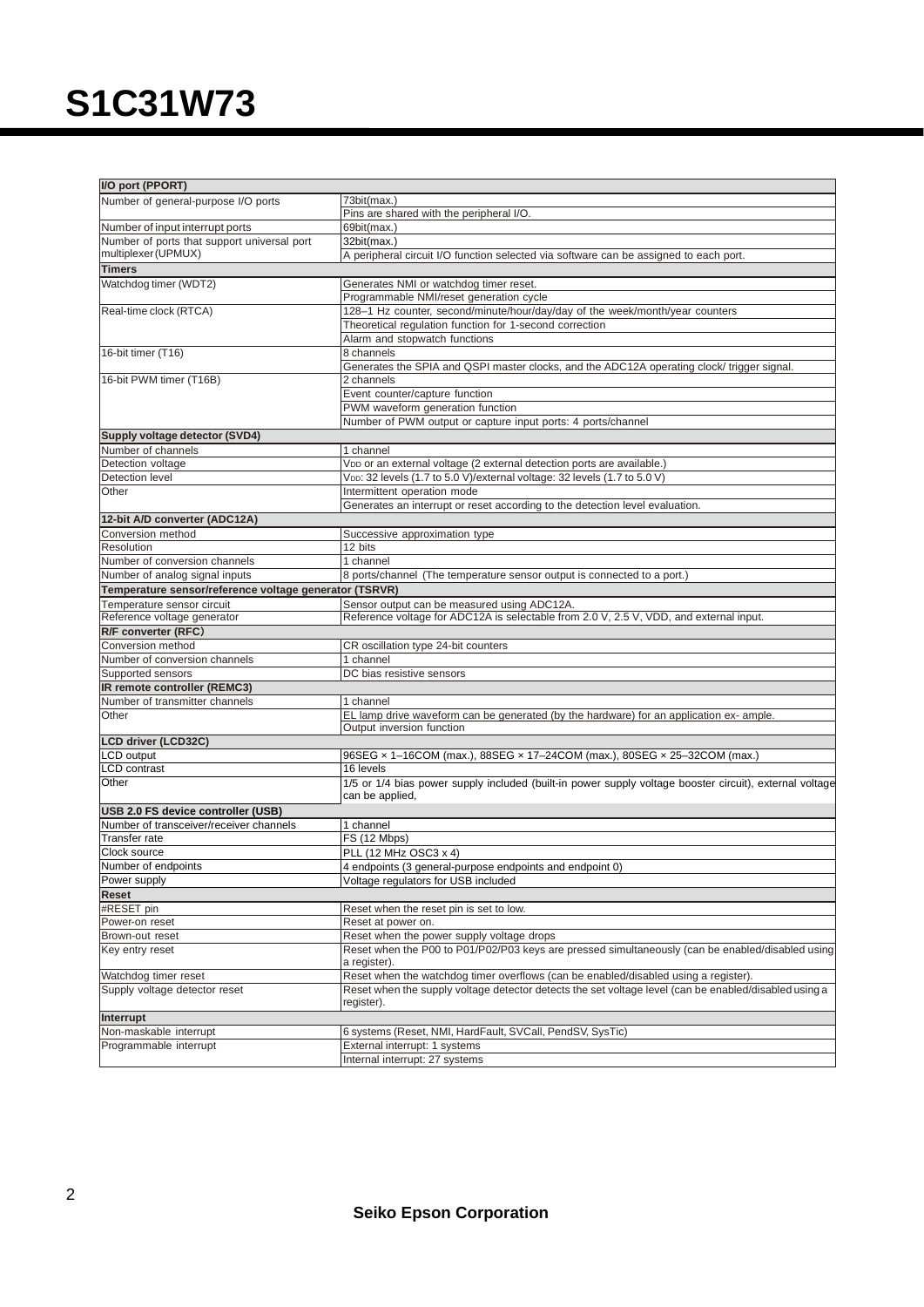| Power supply voltage                                                   |                                                                                                |  |  |  |  |
|------------------------------------------------------------------------|------------------------------------------------------------------------------------------------|--|--|--|--|
| V <sub>DD</sub> operating voltage                                      | 1.8 to 5.5 V                                                                                   |  |  |  |  |
| V <sub>DD</sub> operating voltage for Flash programming                | 2.2 to 5.5 V                                                                                   |  |  |  |  |
| V <sub>DD</sub> operating voltage when LCD driver is used 1.8 to 5.5 V |                                                                                                |  |  |  |  |
| <b>Operating temperature</b>                                           |                                                                                                |  |  |  |  |
| Operating temperature range                                            | -40 to 105 °C                                                                                  |  |  |  |  |
| Flash programming temperature range                                    | -40 to $85^{\circ}$ C                                                                          |  |  |  |  |
| <b>Current consumption (Typ. value)</b>                                |                                                                                                |  |  |  |  |
| SLEEP mode*1                                                           | $0.7 \mu A$                                                                                    |  |  |  |  |
|                                                                        | $IOSC = OFF$ , $OSC1 = OFF$ , $OSC3 = OFF$                                                     |  |  |  |  |
|                                                                        | $1.2 \mu A$                                                                                    |  |  |  |  |
|                                                                        | $IOSC = OFF$ , $OSC1 = 32.768$ kHz (Crystal oscillator), $OSC3 = OFF$ , RTC = ON               |  |  |  |  |
| HALT mode *2                                                           | $2.0 \mu A$                                                                                    |  |  |  |  |
|                                                                        | IOSC = OFF, OSC1 = 32.768 kHz (Crystal oscillator), OSC3 = OFF                                 |  |  |  |  |
|                                                                        | $14 \mu A$                                                                                     |  |  |  |  |
|                                                                        | $IOSC = OFF$ , $OSC1 = 32.768$ kHz (Crystal oscillator), $OSC3 = OFF$ , LCD ON (no panel load) |  |  |  |  |
| <b>RUN</b> mode                                                        | 214 µA/MHz                                                                                     |  |  |  |  |
|                                                                        | $V_{D1}$ voltage mode = mode0, CPU = IOSC                                                      |  |  |  |  |
|                                                                        | 150 µA/MHz                                                                                     |  |  |  |  |
|                                                                        | $V_{D1}$ voltage mode = mode1, CPU = IOSC                                                      |  |  |  |  |
| <b>Shipping form</b>                                                   |                                                                                                |  |  |  |  |
| $1^{*3}$                                                               | QFP21-216PIN (P-LQFP216-2424-0.40, t = 1.7 mm, 0.4 mm pitch)                                   |  |  |  |  |
| $\overline{2}$                                                         | Die form (pad pitch: 80 µm (min.))                                                             |  |  |  |  |

\*1 SLEEP mode refers to deep sleep mode in the Cortex®-M0+ processor.

\*2 HALT mode refers to sleep mode in the Cortex®-M0+ processor.

\*3 Shown in parentheses are JEITA package names.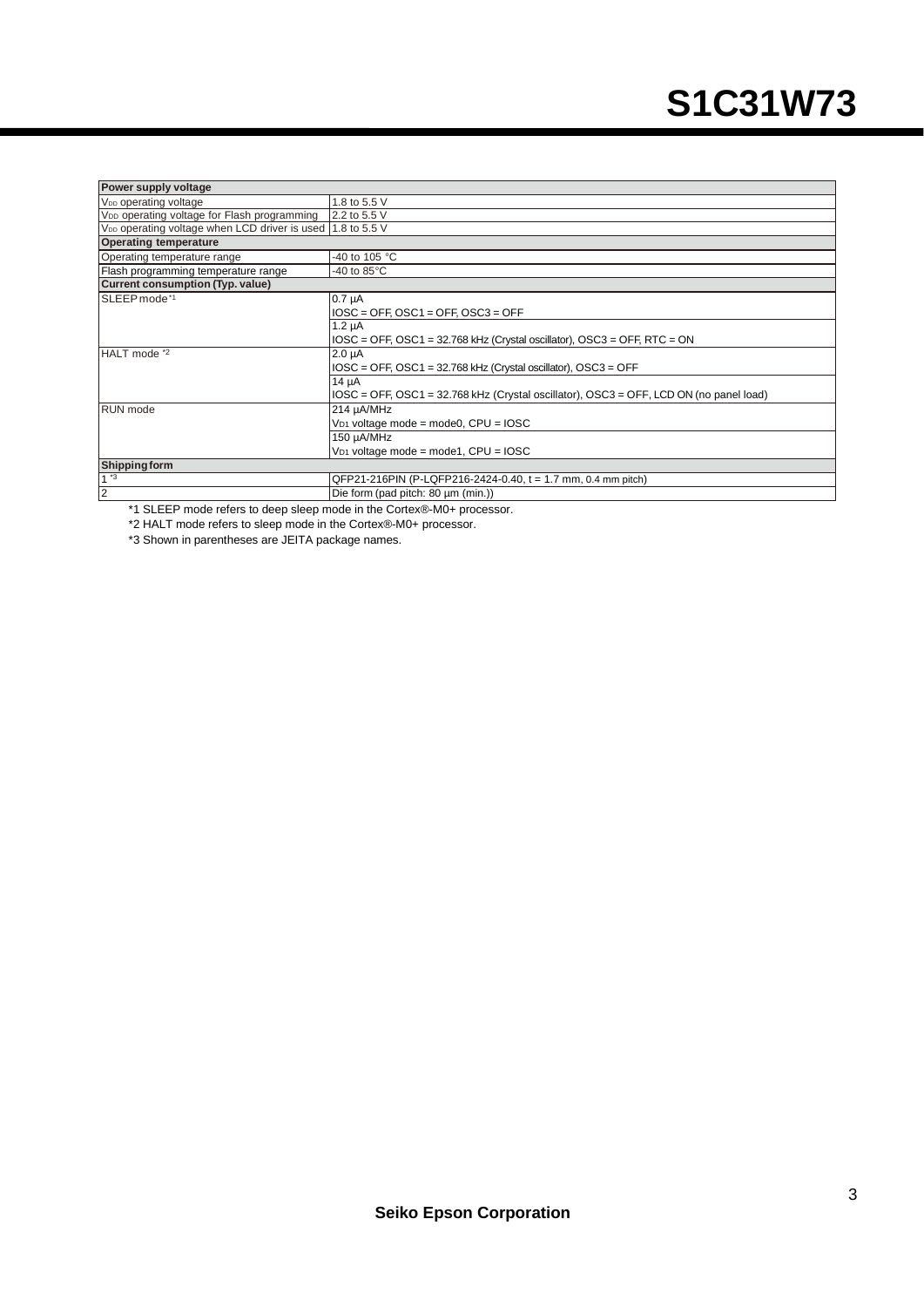### **Block Diagram**



**Seiko Epson Corporation**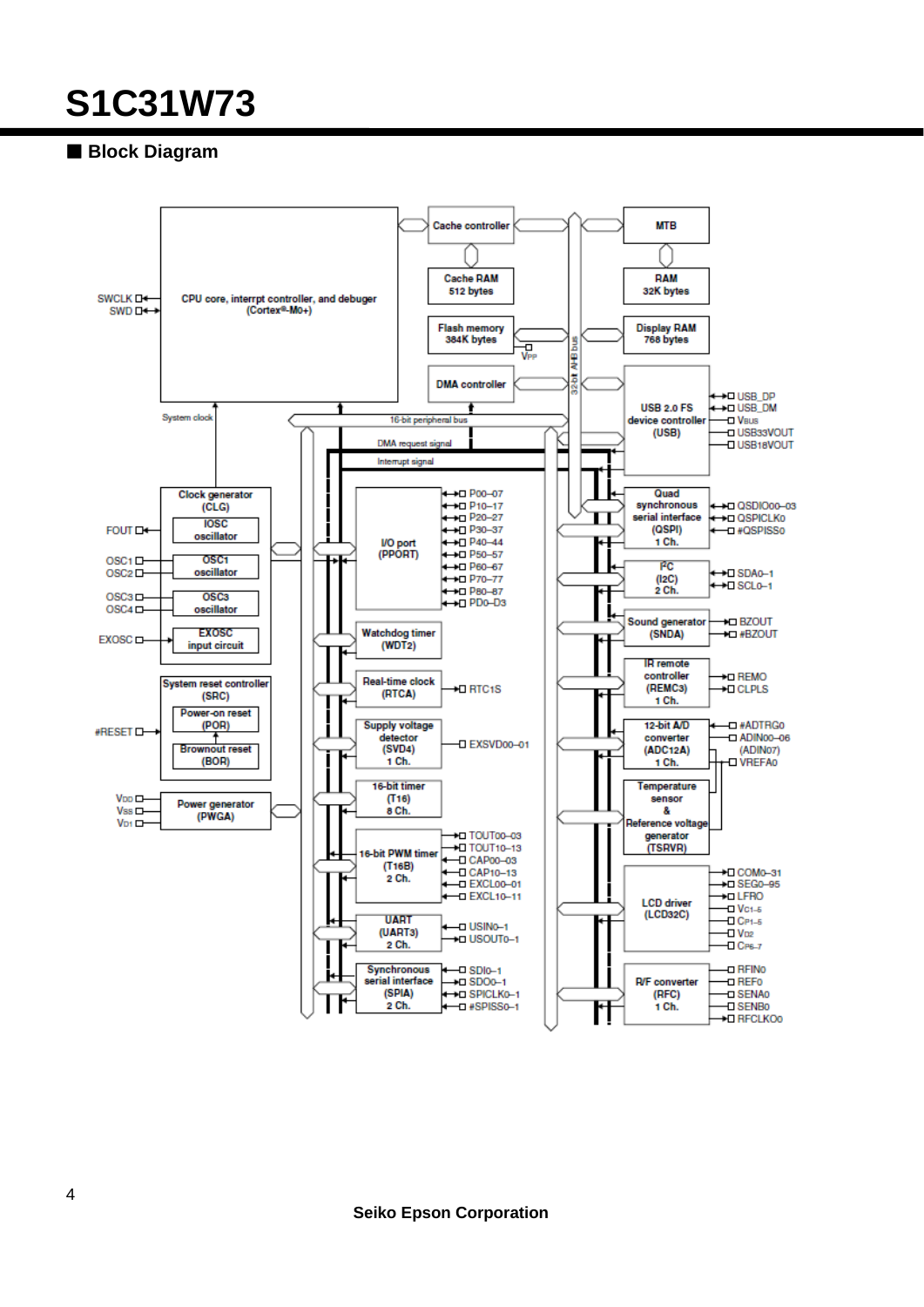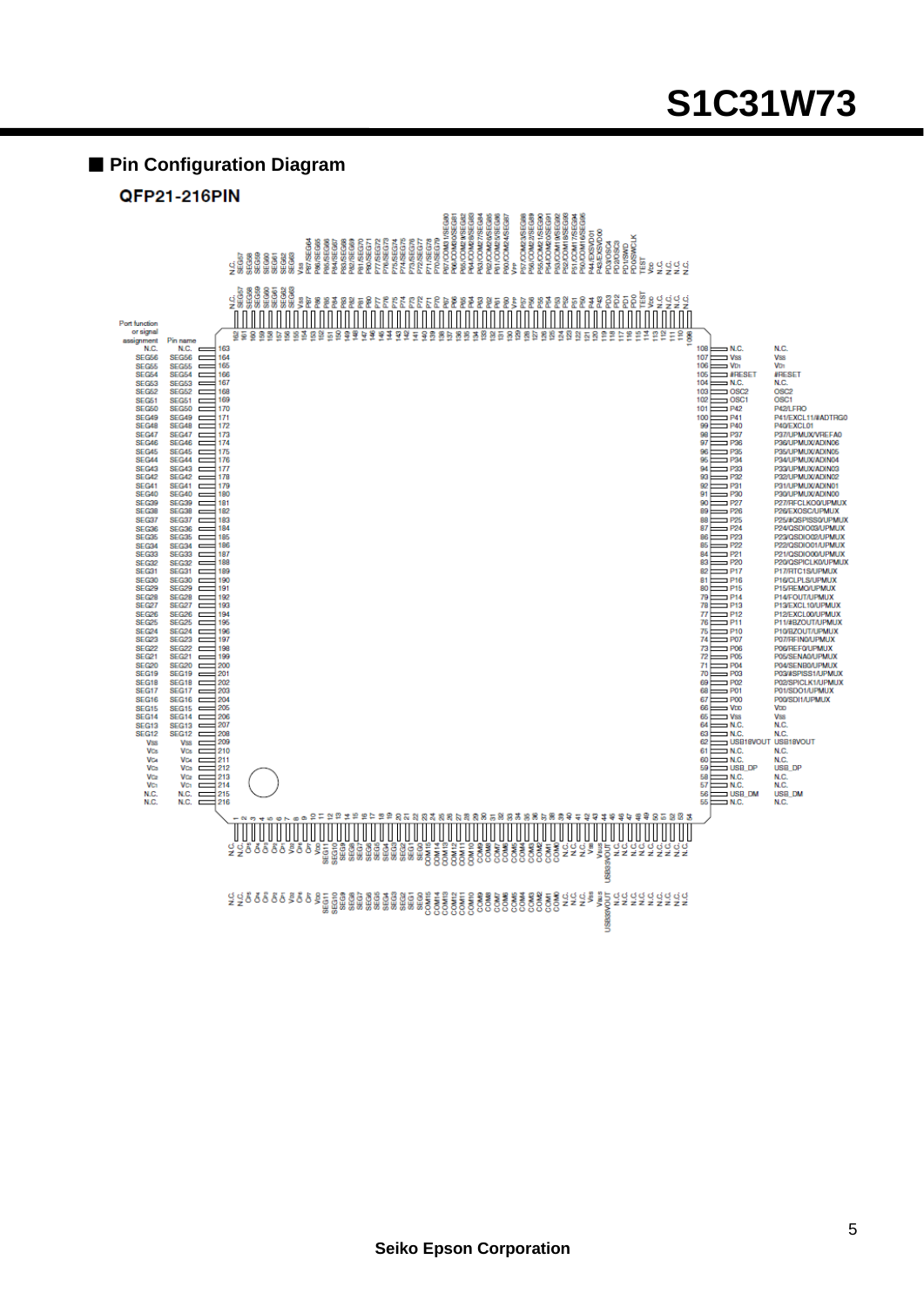### **Pad Configuration Diagram**



Pad opening:  $X = 68 \text{ µm}$ , Y = 68  $\text{µm}$ Chip thickness: 400 um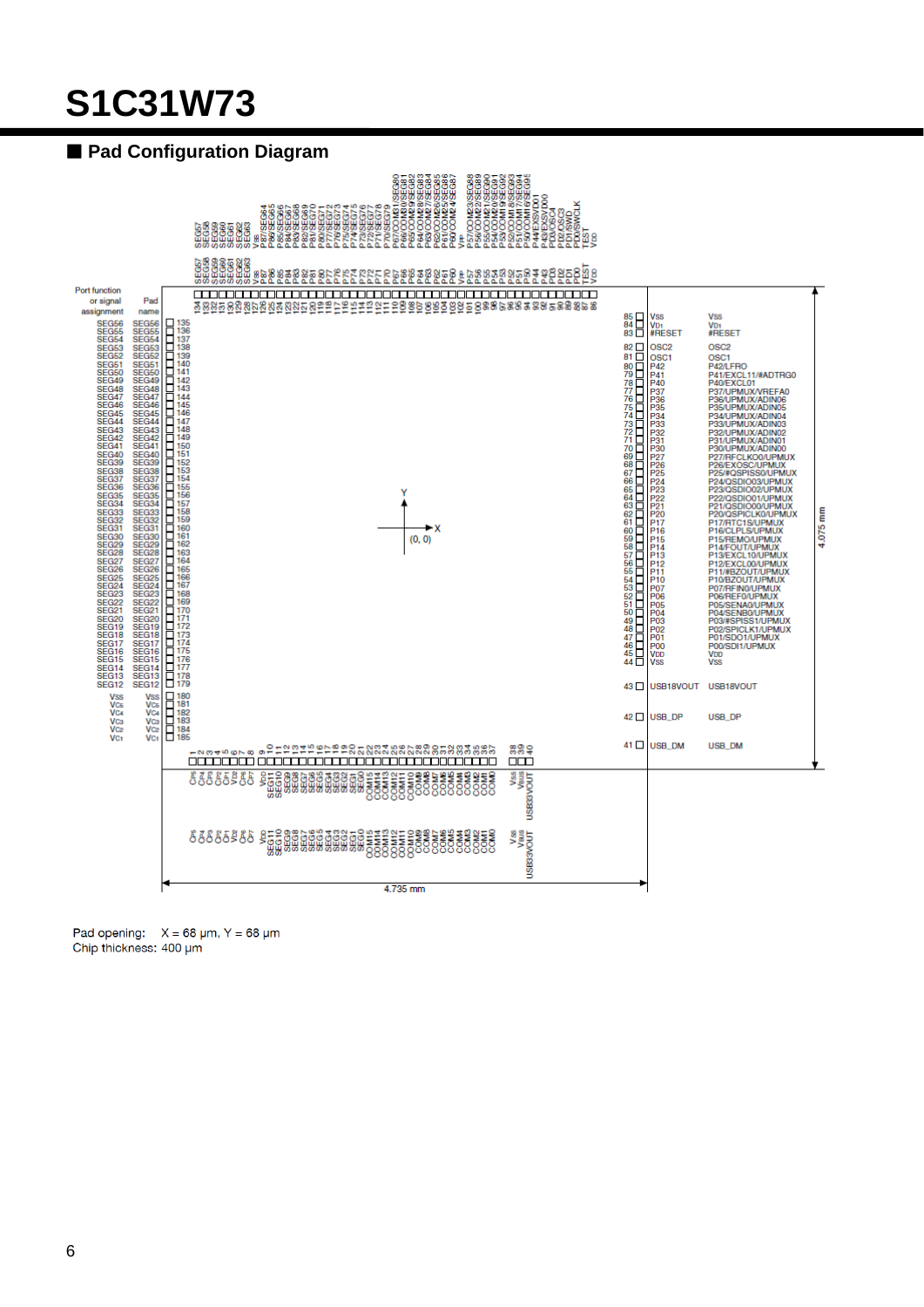### **Pin Descriptions**

#### **Symbol meanings**

Assigned signal: The signal listed at the top of each pin is assigned in the initial state. The pin function must be switched via software to assign another signal (see the "I/O Ports" chapter).

| IO:                           |             | $=$ Input                                                                                                                                                                   |
|-------------------------------|-------------|-----------------------------------------------------------------------------------------------------------------------------------------------------------------------------|
|                               | O           | $=$ Output                                                                                                                                                                  |
|                               | 1/O         | $=$ Input/output                                                                                                                                                            |
|                               | Р           | = Power supply                                                                                                                                                              |
|                               | A           | = Analog signal                                                                                                                                                             |
|                               | Hi-Z        | $=$ High impedance state                                                                                                                                                    |
|                               |             |                                                                                                                                                                             |
| Initial state:                | I (Pull-up) | $=$ Input with pulled up                                                                                                                                                    |
|                               |             | $I(Pull-down) = Input with pulled down$                                                                                                                                     |
|                               | Hi-Z        | $=$ High impedance state                                                                                                                                                    |
|                               | O(H)        | $=$ High level output                                                                                                                                                       |
|                               | O(L)        | $=$ Low level output                                                                                                                                                        |
| Tolerant fail-safe structure: |             | = Over voltage tolerant fail-safe type I/O cell included                                                                                                                    |
|                               |             | The over voltage tolerant fail-safe type I/O cell allows<br>unnecessary current even if a voltage exceeding $V_{DD}$<br>unnecessary current is not consumed when the port i |

allows interfacing without passing ng V<sub>DD</sub> is applied to the port. Also e port is externally biased without supplying V<sub>DD</sub>.

| Pin name         | <b>Assigned</b><br>signal | <b>I/O</b>       | <b>Initial state</b>     | <b>Tolerant</b><br>fail-safe<br>structure | <b>Function</b>                                      |
|------------------|---------------------------|------------------|--------------------------|-------------------------------------------|------------------------------------------------------|
| <b>VDD</b>       | <b>VDD</b>                | P                | -                        | $\overline{\phantom{0}}$                  | Power supply $(+)$                                   |
| VSS              | <b>VSS</b>                | P                | $\qquad \qquad -$        | $\overline{\phantom{0}}$                  | <b>GND</b>                                           |
| <b>VPP</b>       | <b>VPP</b>                | $\overline{P}$   | -                        | -                                         | Power supply for Flash programming                   |
| VD <sub>1</sub>  | VD <sub>1</sub>           | A                | $\overline{\phantom{0}}$ | $\overline{\phantom{0}}$                  | VD1 regulator output                                 |
| VD2              | VD2                       | A                | -                        | -                                         | LCD circuit power supply booster output              |
| $VC1-5$          | $VC1-5$                   | P                | -                        | $\overline{\phantom{0}}$                  | LCD panel driver power supply                        |
| $CP1-5$          | $CP1-5$                   | A                | $\overline{\phantom{0}}$ | $\overline{\phantom{0}}$                  | LCD power supply boost capacitor connect pins        |
| $CP6-7$          | $CP6-7$                   | $\overline{A}$   | $\overline{\phantom{0}}$ | $\overline{\phantom{0}}$                  | LCD circuit power supply boost capacitor connect pin |
| OSC <sub>1</sub> | OSC <sub>1</sub>          | A                | $\blacksquare$           | $\overline{\phantom{0}}$                  | OSC1 oscillator circuit input                        |
| OSC <sub>2</sub> | OSC <sub>2</sub>          | A                |                          | $\qquad \qquad -$                         | OSC1 oscillator circuit output                       |
| <b>TEST</b>      | <b>TEST</b>               |                  | I (Pull-down)            | $\overline{\phantom{0}}$                  | Test mode enable input                               |
| #RESET           | #RESET                    |                  | (Pull-up)                |                                           | Reset input                                          |
| P <sub>00</sub>  | <b>P00</b>                | $\overline{1/O}$ | $Hi-Z$                   | $\checkmark$                              | I/O port                                             |
|                  | SDI <sub>1</sub>          |                  |                          |                                           | Synchronous serial interface Ch.1 data input         |
|                  | <b>UPMUX</b>              | I/O              |                          |                                           | User-selected I/O (universal port multiplexer)       |
| P01              | P <sub>01</sub>           | I/O              | $Hi-Z$                   | $\sqrt{}$                                 | I/O port                                             |
|                  | SDO <sub>1</sub>          | O                |                          |                                           | Synchronous serial interface Ch.1 data output        |
|                  | <b>UPMUX</b>              | 1/O              |                          |                                           | User-selected I/O (universal port multiplexer)       |
| P <sub>02</sub>  | P <sub>02</sub>           | I/O              | $Hi-Z$                   | $\checkmark$                              | I/O port                                             |
|                  | SPICLK1                   | I/O              |                          |                                           | Synchronous serial interface Ch.1 clock input/output |
|                  | <b>UPMUX</b>              | I/O              |                          |                                           | User-selected I/O (universal port multiplexer)       |
| P03              | P03                       | I/O              | $Hi-Z$                   | $\checkmark$                              | I/O port                                             |
|                  | #SPISS1                   |                  |                          |                                           | Synchronous serial interface Ch.1 slave-select input |
|                  | <b>UPMUX</b>              | I/O              |                          |                                           | User-selected I/O (universal port multiplexer)       |
| P <sub>04</sub>  | P04                       | I/O              | $Hi-Z$                   | $\checkmark$                              | I/O port                                             |
|                  | SENB0                     | A                |                          |                                           | R/F converter Ch.0 sensor B oscillator pin           |
|                  | <b>UPMUX</b>              | I/O              |                          |                                           | User-selected I/O (universal port multiplexer)       |
| P05              | P05                       | I/O              | $Hi-Z$                   | $\sqrt{}$                                 | I/O port                                             |
|                  | SENA0                     | A                |                          |                                           | R/F converter Ch.0 sensor A oscillator pin           |
|                  | <b>UPMUX</b>              | 1/O              |                          |                                           | User-selected I/O (universal port multiplexer)       |
| P06              | P06                       | I/O              | $Hi-Z$                   | $\checkmark$                              | I/O port                                             |
|                  | REF <sub>0</sub>          | Α                |                          |                                           | R/F converter Ch.0 reference oscillator pin          |
|                  | <b>UPMUX</b>              | I/O              |                          |                                           | User-selected I/O (universal port multiplexer)       |
| P07              | P07                       | I/O              | $Hi-Z$                   | $\checkmark$                              | I/O port                                             |
|                  | RFIN <sub>0</sub>         | А                |                          |                                           | R/F converter Ch.0 oscillation input                 |
|                  | <b>UPMUX</b>              | $\overline{1/O}$ |                          |                                           | User-selected I/O (universal port multiplexer)       |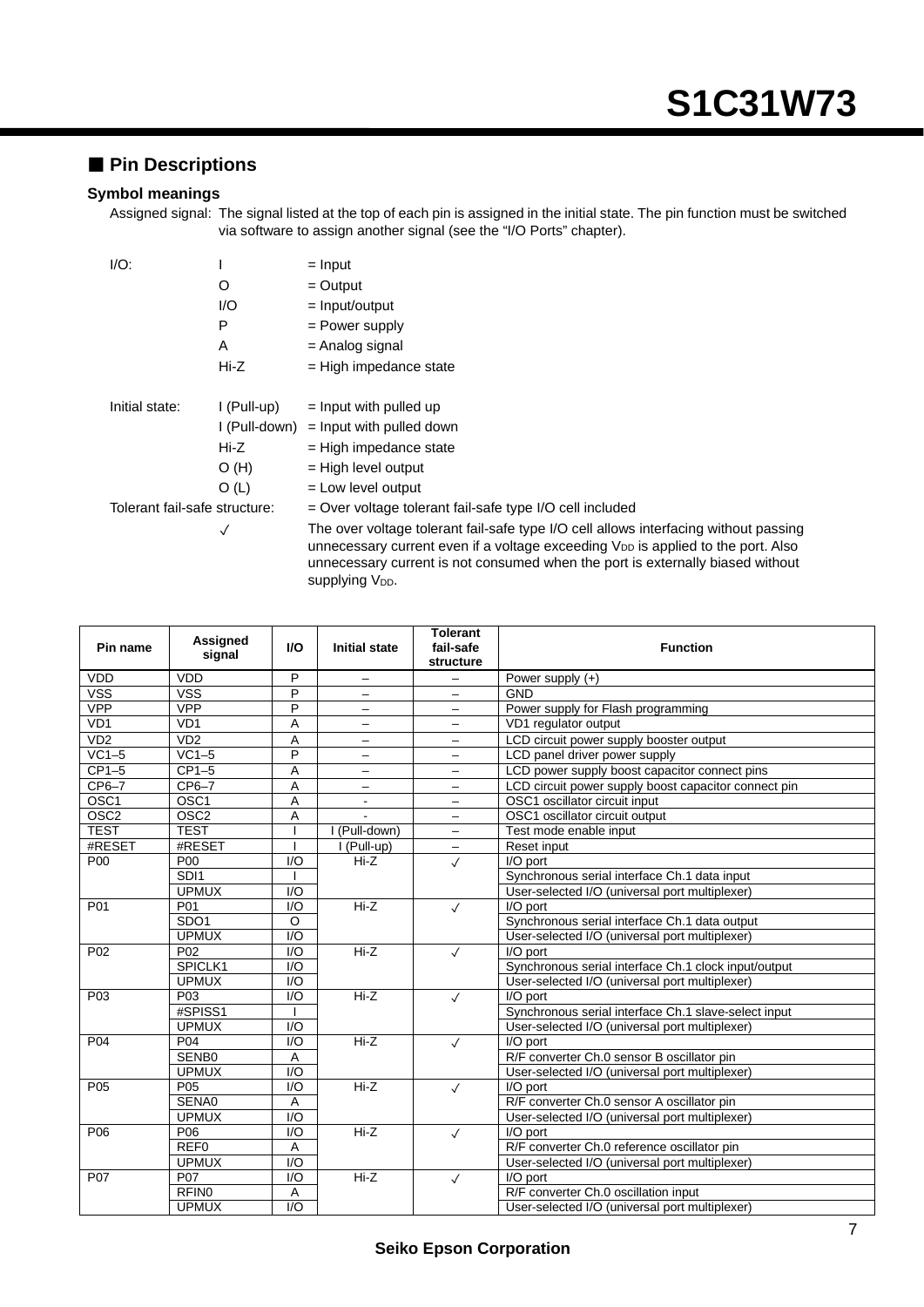| Pin name        | Assigned<br>signal  | VO.                     | <b>Initial state</b> | <b>Tolerant</b><br>fail-safe<br>structure | <b>Function</b>                                                      |
|-----------------|---------------------|-------------------------|----------------------|-------------------------------------------|----------------------------------------------------------------------|
| P <sub>10</sub> | P <sub>10</sub>     | I/O                     | $Hi-Z$               | $\checkmark$                              | I/O port                                                             |
|                 | <b>BZOUT</b>        | O                       |                      |                                           | Sound generator output                                               |
|                 | <b>UPMUX</b>        | $\overline{1/O}$        |                      |                                           | User-selected I/O (universal port multiplexer)                       |
| P <sub>11</sub> | P <sub>11</sub>     | I/O                     | $Hi-Z$               | $\checkmark$                              | I/O port                                                             |
|                 | #BZOUT              | O                       |                      |                                           | Sound generator inverted output                                      |
|                 | <b>UPMUX</b>        | $\overline{1/O}$        |                      |                                           | User-selected I/O (universal port multiplexer)                       |
| P <sub>12</sub> | P <sub>12</sub>     | I/O                     | Hi-Z                 | $\checkmark$                              | I/O port                                                             |
|                 | EXCL00              |                         |                      |                                           | 16-bit PWM timer Ch.0 event counter input 0                          |
|                 | <b>UPMUX</b>        | I/O                     |                      |                                           | User-selected I/O (universal port multiplexer)                       |
| P <sub>13</sub> | P <sub>13</sub>     | I/O                     | Hi-Z                 | $\checkmark$                              | I/O port                                                             |
|                 | EXCL10              |                         |                      |                                           | 16-bit PWM timer Ch.1 event counter input 0                          |
|                 | <b>UPMUX</b>        | $\overline{1/O}$        | HiZ                  |                                           | User-selected I/O (universal port multiplexer)                       |
| P <sub>14</sub> | P14<br><b>FOUT</b>  | I/O<br>O                |                      | $\checkmark$                              | I/O port<br>Clock external output                                    |
|                 | <b>UPMUX</b>        | I/O                     |                      |                                           | User-selected I/O (universal port multiplexer)                       |
| P <sub>15</sub> | P <sub>15</sub>     | $\overline{1/O}$        | Hi-Z                 | $\checkmark$                              | I/O port                                                             |
|                 | <b>REMO</b>         | $\circ$                 |                      |                                           | IR remote controller transmit data output                            |
|                 | <b>UPMUX</b>        | I/O                     |                      |                                           | User-selected I/O (universal port multiplexer)                       |
| P <sub>16</sub> | P <sub>16</sub>     | I/O                     | $Hi-Z$               | $\checkmark$                              | I/O port                                                             |
|                 | <b>CLPLS</b>        | O                       |                      |                                           | IR remote controller clear pulse output                              |
|                 | <b>UPMUX</b>        | $\overline{1/O}$        |                      |                                           | User-selected I/O (universal port multiplexer)                       |
| P <sub>17</sub> | P <sub>17</sub>     | I/O                     | $Hi-Z$               | $\checkmark$                              | I/O port                                                             |
|                 | RTC1S               | O                       |                      |                                           | Real-time clock 1-second cycle pulse output                          |
|                 | <b>UPMUX</b>        | I/O                     |                      |                                           | User-selected I/O (universal port multiplexer)                       |
| P <sub>20</sub> | P <sub>20</sub>     | $\overline{1/O}$        | $Hi-Z$               | $\checkmark$                              | I/O port                                                             |
|                 | QSPICLK0            | I/O                     |                      |                                           | Quad synchronous serial interface Ch.0 clock input/output            |
|                 | <b>UPMUX</b>        | I/O                     |                      |                                           | User-selected I/O (universal port multiplexer)                       |
| P21             | P <sub>21</sub>     | $\overline{1/O}$        | $Hi-Z$               | $\checkmark$                              | I/O port                                                             |
|                 | QSDIO00             | I/O                     |                      |                                           | Quad synchronous serial interface Ch.0 data input/output             |
|                 | <b>UPMUX</b>        | $\overline{1/O}$        |                      |                                           | User-selected I/O (universal port multiplexer)                       |
| P22             | P22                 | I/O                     | Hi-Z                 | $\checkmark$                              | I/O port                                                             |
|                 | QSDIO01             | I/O                     |                      |                                           | Quad synchronous serial interface Ch.0 data input/output             |
|                 | <b>UPMUX</b>        | $\overline{1/O}$        |                      |                                           | User-selected I/O (universal port multiplexer)                       |
| P <sub>23</sub> | P23                 | I/O                     | $Hi-Z$               | $\checkmark$                              | I/O port                                                             |
|                 | QSDIO02             | $\overline{1/O}$        |                      |                                           | Quad synchronous serial interface Ch.0 data input/output             |
| P24             | <b>UPMUX</b><br>P24 | I/O<br>$\overline{1/O}$ | $Hi-Z$               |                                           | User-selected I/O (universal port multiplexer)                       |
|                 | QSDIO03             | I/O                     |                      | $\checkmark$                              | I/O port<br>Quad synchronous serial interface Ch.0 data input/output |
|                 | <b>UPMUX</b>        | I/O                     |                      |                                           | User-selected I/O (universal port multiplexer)                       |
| P <sub>25</sub> | P <sub>25</sub>     | I/O                     | $Hi-Z$               | $\checkmark$                              | I/O port                                                             |
|                 | #QSPISS0            | I/O                     |                      |                                           | Quad synchronous serial interface Ch.0 slave-select input/output     |
|                 | <b>UPMUX</b>        | I/O                     |                      |                                           | User-selected I/O (universal port multiplexer)                       |
| P <sub>26</sub> | P <sub>26</sub>     | $\overline{1/O}$        | $Hi-Z$               | $\checkmark$                              | I/O port                                                             |
|                 | EXOSC               |                         |                      |                                           | Clock generator external clock input                                 |
|                 | <b>UPMUX</b>        | I/O                     |                      |                                           | User-selected I/O (universal port multiplexer)                       |
| P27             | P27                 | $\overline{10}$         | Hi-Z                 | $\checkmark$                              | I/O port                                                             |
|                 | RFCLKO0             | O                       |                      |                                           | R/F converter Ch.0 clock monitor output                              |
|                 | <b>UPMUX</b>        | $\overline{1/O}$        |                      |                                           | User-selected I/O (universal port multiplexer)                       |
| P30             | P30                 | $\overline{1/O}$        | $Hi-Z$               | $\overline{\phantom{0}}$                  | I/O port                                                             |
|                 | <b>UPMUX</b>        | $\overline{1/O}$        |                      |                                           | User-selected I/O (universal port multiplexer)                       |
|                 | ADIN00              | $\overline{A}$          |                      |                                           | 12-bit A/D converter Ch.0 analog signal input 0                      |
| P31             | P31                 | I/O                     | $Hi-Z$               | $\overline{\phantom{0}}$                  | I/O port                                                             |
|                 | <b>UPMUX</b>        | I/O                     |                      |                                           | User-selected I/O (universal port multiplexer)                       |
|                 | ADIN <sub>01</sub>  | Α                       |                      |                                           | 12-bit A/D converter Ch.0 analog signal input 1                      |
| P32             | P32                 | I/O                     | Hi-Z                 |                                           | I/O port                                                             |
|                 | <b>UPMUX</b>        | I/O                     |                      |                                           | User-selected I/O (universal port multiplexer)                       |
|                 | ADIN02              | $\overline{A}$          |                      |                                           | 12-bit A/D converter Ch.0 analog signal input 2                      |
| P33             | P33                 | I/O                     | $Hi-Z$               | $\overline{\phantom{0}}$                  | I/O port                                                             |
|                 | <b>UPMUX</b>        | I/O                     |                      |                                           | User-selected I/O (universal port multiplexer)                       |
|                 | ADIN03              | Α                       |                      |                                           | 12-bit A/D converter Ch.0 analog signal input 3                      |
| P34             | P34                 | I/O                     | Hi-Z                 |                                           | I/O port                                                             |
|                 | <b>UPMUX</b>        | I/O                     |                      |                                           | User-selected I/O (universal port multiplexer)                       |
|                 | ADIN04              | Α                       |                      |                                           | 12-bit A/D converter Ch.0 analog signal input 4                      |
| P35             | P35                 | $\overline{1/O}$        | $Hi-Z$               |                                           | I/O port                                                             |
|                 | <b>UPMUX</b>        | I/O                     |                      |                                           | User-selected I/O (universal port multiplexer)                       |
|                 | ADIN05              | Α                       |                      |                                           | 12-bit A/D converter Ch.0 analog signal input 5                      |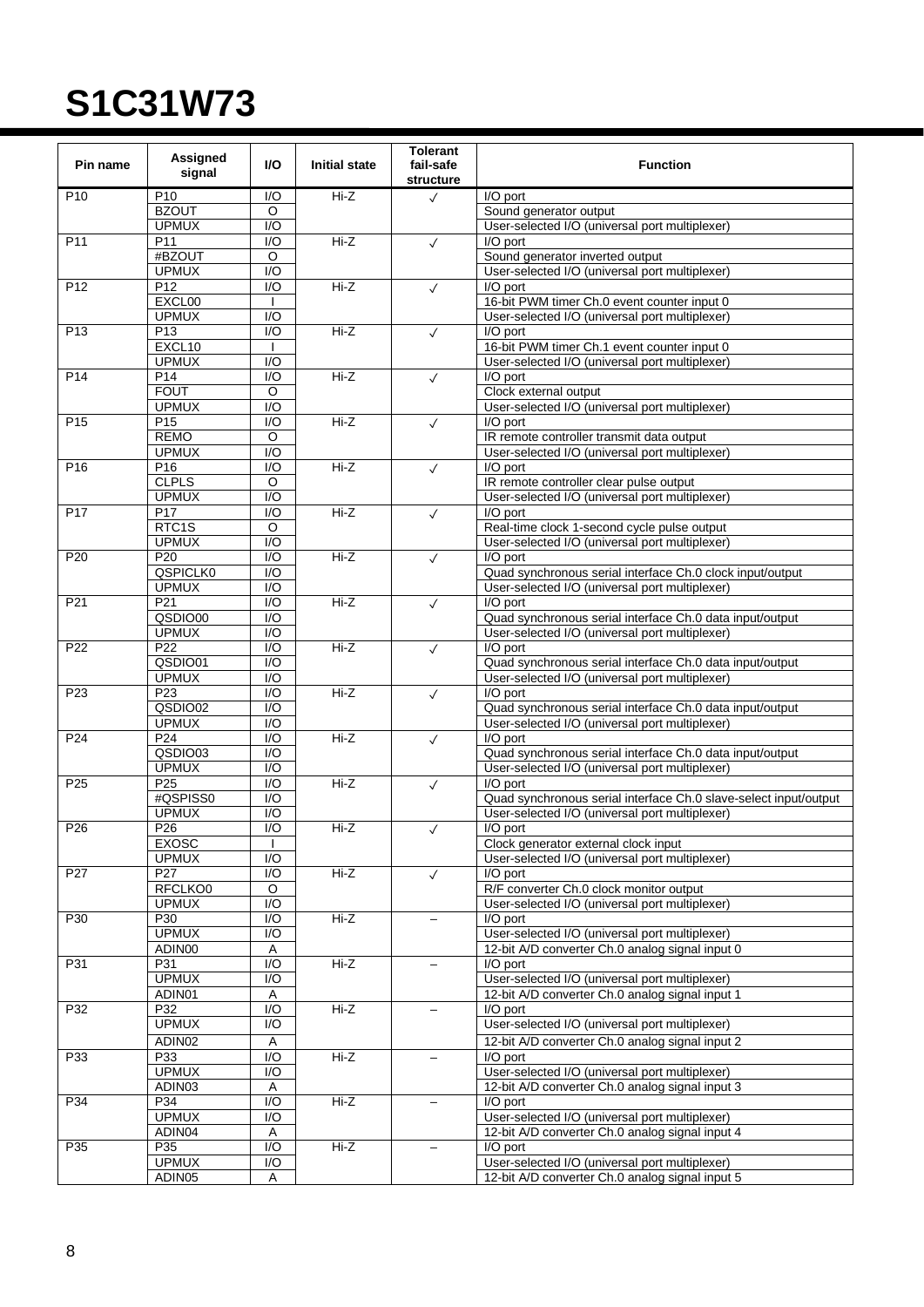| Pin name        | <b>Assigned</b><br>signal | I/O                     | <b>Initial state</b> | <b>Tolerant</b><br>fail-safe<br>structure | <b>Function</b>                                                 |
|-----------------|---------------------------|-------------------------|----------------------|-------------------------------------------|-----------------------------------------------------------------|
| P36             | P36                       | I/O                     | Hi-Z                 |                                           | I/O port                                                        |
|                 | <b>UPMUX</b>              | I/O                     |                      |                                           | User-selected I/O (universal port multiplexer)                  |
|                 | ADIN06                    | Α                       |                      |                                           | 12-bit A/D converter Ch.0 analog signal input 6                 |
| P37             | P37                       | 1/O                     | $Hi-Z$               |                                           | I/O port                                                        |
|                 | <b>UPMUX</b>              | I/O                     |                      |                                           | User-selected I/O (universal port multiplexer)                  |
|                 | VREFA0                    | Α                       |                      |                                           | 12-bit A/D converter Ch.0 reference voltage input               |
| P40             | P40                       | 1/O                     | $H - Z$              | $-$                                       | I/O port                                                        |
|                 | EXCL01                    |                         |                      |                                           | 16-bit PWM timer Ch.0 event counter input 1                     |
| P41             | P41                       | I/O                     | $Hi-Z$               | $\checkmark$                              | I/O port                                                        |
|                 | EXCL11                    |                         |                      |                                           | 16-bit PWM timer Ch.1 event counter input 1                     |
|                 | #ADTRG0                   |                         |                      |                                           |                                                                 |
| P42             | P42                       | $\overline{1/O}$        | $Hi-Z$               |                                           | 12-bit A/D converter Ch.0 trigger input<br>I/O port             |
|                 | <b>LFRO</b>               | O                       |                      | $\checkmark$                              | LCD frame signal monitor output                                 |
|                 |                           |                         |                      |                                           |                                                                 |
| P43             | P43                       | $\overline{1/O}$        | $Hi-Z$               | $\checkmark$                              | I/O port                                                        |
|                 | EXSVD00                   | A                       |                      |                                           | Supply voltage detector Ch.0 external voltage detection input 0 |
| P44             | P44                       | I/O                     | Hi-Z                 | $\checkmark$                              | I/O port                                                        |
|                 | EXSVD01                   | Α                       |                      |                                           | Supply voltage detector Ch.0 external voltage detection input 1 |
| P <sub>50</sub> | P <sub>50</sub>           | $\overline{1/O}$        | $Hi-Z$               | $\checkmark$                              | I/O port                                                        |
|                 | COM <sub>16</sub>         | Α                       |                      |                                           | LCD common output                                               |
|                 | SEG95                     | Α                       |                      |                                           | LCD segment output                                              |
| P <sub>51</sub> | P <sub>51</sub>           | $\overline{1/O}$        | $Hi-Z$               | $\checkmark$                              | I/O port                                                        |
|                 | COM <sub>17</sub>         | A                       |                      |                                           | LCD common output                                               |
|                 | SEG94                     | A                       |                      |                                           | LCD segment output                                              |
| P <sub>52</sub> | P <sub>52</sub>           | I/O                     | $Hi-Z$               | $\checkmark$                              | I/O port                                                        |
|                 | COM18                     | A                       |                      |                                           | LCD common output                                               |
|                 | <b>SEG93</b>              | Α                       |                      |                                           | LCD segment output                                              |
| P <sub>53</sub> | P <sub>53</sub>           | 1/O                     | Hi-Z                 | $\checkmark$                              | I/O port                                                        |
|                 | COM19                     | Α                       |                      |                                           | LCD common output                                               |
|                 | SEG92                     | Α                       |                      |                                           | LCD segment output                                              |
| P <sub>54</sub> | P <sub>54</sub>           | $\overline{1/O}$        | $Hi-Z$               | $\checkmark$                              | I/O port                                                        |
|                 | COM20                     | Α                       |                      |                                           | LCD common output                                               |
|                 | SEG91                     | A                       |                      |                                           | LCD segment output                                              |
| P <sub>55</sub> | P <sub>55</sub>           | I/O                     | $Hi-Z$               |                                           |                                                                 |
|                 |                           |                         |                      | $\checkmark$                              | I/O port                                                        |
|                 | COM21                     | Α                       |                      |                                           | LCD common output                                               |
|                 | SEG90                     | Α                       |                      |                                           | LCD segment output                                              |
| P <sub>56</sub> | P <sub>56</sub>           | $\overline{1/O}$        | $Hi-Z$               | $\checkmark$                              | I/O port                                                        |
|                 | COM22                     | Α                       |                      |                                           | LCD common output                                               |
|                 | SEG89                     | A                       |                      |                                           | LCD segment output                                              |
| P <sub>57</sub> | P <sub>57</sub>           | $\overline{1/O}$        | $Hi-Z$               | $\checkmark$                              | I/O port                                                        |
|                 | COM23                     | Α                       |                      |                                           | LCD common output                                               |
|                 | SEG88                     | A                       |                      |                                           | LCD segment output                                              |
| P60             | P60                       | I/O                     | Hi-Z                 | $\checkmark$                              | I/O port                                                        |
|                 | COM24                     | Α                       |                      |                                           | LCD common output                                               |
|                 | SEG87                     | A                       |                      |                                           | LCD segment output                                              |
| P61             | P61                       | $\overline{1/O}$        | Hi-Z                 | $\checkmark$                              | I/O port                                                        |
|                 | COM25                     | Α                       |                      |                                           | LCD common output                                               |
|                 | SEG86                     | Α                       |                      |                                           | LCD segment output                                              |
| P62             | P62                       | I/O                     | Hi-Z                 | $\checkmark$                              | I/O port                                                        |
|                 | COM26                     | A                       |                      |                                           | LCD common output                                               |
|                 | SEG85                     | Α                       |                      |                                           | LCD segment output                                              |
| P63             | P63                       | $\overline{1/O}$        | $Hi-Z$               | $\checkmark$                              | I/O port                                                        |
|                 | COM27                     | $\mathsf A$             |                      |                                           | LCD common output                                               |
|                 | SEG84                     | $\overline{A}$          |                      |                                           | LCD segment output                                              |
| P64             | P64                       | $\overline{1/O}$        | Hi-Z                 | $\checkmark$                              | I/O port                                                        |
|                 | COM28                     | Α                       |                      |                                           | LCD common output                                               |
|                 | SEG83                     | Α                       |                      |                                           | LCD segment output                                              |
|                 |                           | 1/O                     |                      |                                           |                                                                 |
| P65             | P65                       |                         | Hi-Z                 | $\checkmark$                              | I/O port                                                        |
|                 | COM29                     | Α                       |                      |                                           | LCD common output                                               |
|                 | SEG82                     | $\overline{A}$          |                      |                                           | LCD segment output                                              |
| P66             | P66                       | 1/O                     | Hi-Z                 | $\checkmark$                              | I/O port                                                        |
|                 | COM30                     | Α                       |                      |                                           | LCD common output                                               |
|                 | SEG81                     | A                       |                      |                                           | LCD segment output                                              |
| P67             | P67                       | I/O                     | Hi-Z                 | $\checkmark$                              | I/O port                                                        |
|                 | COM31                     | Α                       |                      |                                           | LCD common output                                               |
|                 | <b>SEG80</b>              | A                       |                      |                                           | LCD segment output                                              |
| P70             | P70                       | $\mathsf{I}/\mathsf{O}$ | Hi-Z                 | $\checkmark$                              | I/O port                                                        |
|                 | SEG79                     | Α                       |                      |                                           | LCD segment output                                              |
|                 |                           |                         |                      |                                           |                                                                 |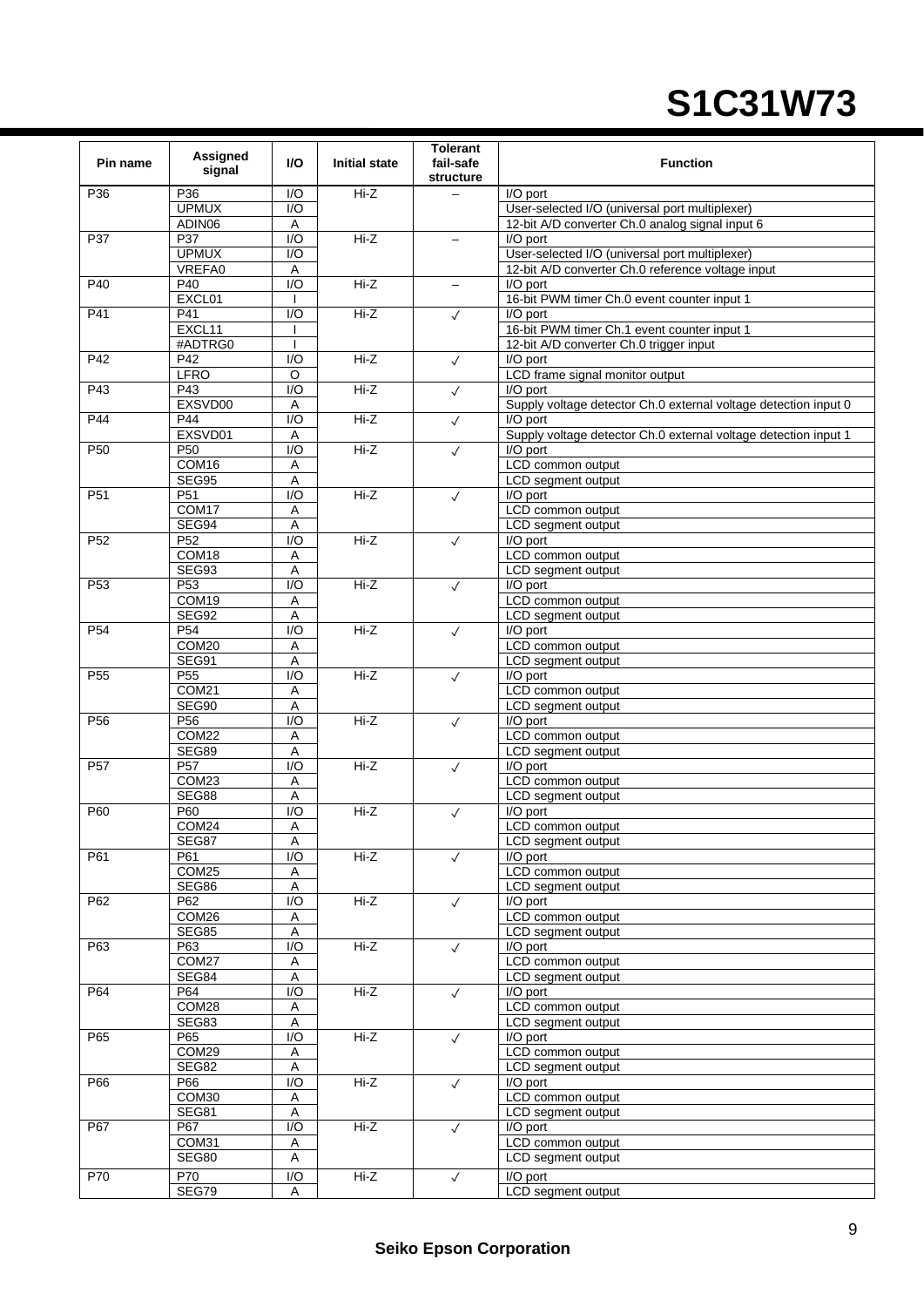| Pin name        | Assigned<br>signal | <b>VO</b>        | <b>Initial state</b> | <b>Tolerant</b><br>fail-safe<br>structure | <b>Function</b>                        |
|-----------------|--------------------|------------------|----------------------|-------------------------------------------|----------------------------------------|
| P71             | P71                | 1/O              | $Hi-Z$               | $\sqrt{ }$                                | I/O port                               |
|                 | SEG78              | Α                |                      |                                           | LCD segment output                     |
| P72             | P72                | $\overline{1/O}$ | $Hi-Z$               | $\checkmark$                              | I/O port                               |
|                 | SEG77              | A                |                      |                                           | LCD segment output                     |
| P73             | P73                | $\overline{1/O}$ | $Hi-Z$               | $\sqrt{}$                                 | I/O port                               |
|                 | SEG76              | A                |                      |                                           | LCD segment output                     |
| P74             | P74                | $\overline{1/O}$ | $Hi-Z$               | $\sqrt{ }$                                | I/O port                               |
|                 | <b>SEG75</b>       | A                |                      |                                           | LCD segment output                     |
| P75             | P75                | $\overline{1/O}$ | $Hi-Z$               | $\checkmark$                              | I/O port                               |
|                 | <b>SEG74</b>       | Α                |                      |                                           | LCD segment output                     |
| P76             | P76                | $\overline{1/O}$ | $Hi-Z$               | $\sqrt{}$                                 | I/O port                               |
|                 | SEG73              | Α                |                      |                                           | LCD segment output                     |
| P77             | <b>P77</b>         | $\overline{1/O}$ | $Hi-Z$               | $\sqrt{}$                                 | I/O port                               |
|                 | <b>SEG72</b>       | A                |                      |                                           | LCD segment output                     |
| P80             | P80                | 1/O              | $Hi-Z$               | $\checkmark$                              | I/O port                               |
|                 | <b>SEG71</b>       | Α                |                      |                                           | LCD segment output                     |
| P81             | P81                | 1/O              | Hi-Z                 | $\sqrt{2}$                                | I/O port                               |
|                 | <b>SEG70</b>       | A                |                      |                                           | LCD segment output                     |
| P82             | P82                | $\overline{1/O}$ | $Hi-Z$               | $\checkmark$                              | I/O port                               |
|                 | SEG69              | Α                |                      |                                           | LCD segment output                     |
| P83             | P83                | $\overline{1/O}$ | $Hi-Z$               | $\checkmark$                              | I/O port                               |
|                 | SEG68              | A                |                      |                                           | LCD segment output                     |
| P84             | P84                | I/O              | $Hi-Z$               | $\checkmark$                              | I/O port                               |
|                 | SEG67              | A                |                      |                                           | LCD segment output                     |
| P85             | P85                | $\overline{1/O}$ | $Hi-Z$               | $\sqrt{}$                                 | I/O port                               |
|                 | SEG66              | A                |                      |                                           | LCD segment output                     |
| P86             | P86                | $\overline{1/O}$ | $Hi-Z$               | $\checkmark$                              | I/O port                               |
|                 | <b>SEG65</b>       | Α                |                      |                                           | LCD segment output                     |
| P87             | P87                | $\overline{1/O}$ | $Hi-Z$               | $\checkmark$                              | I/O port                               |
|                 | SEG64              | A                |                      |                                           | LCD segment output                     |
| PD <sub>0</sub> | <b>SWCLK</b>       | T                | $I$ (Pull-up)        | $\checkmark$                              | Serial-wire debugger clock input       |
|                 | PD <sub>0</sub>    | $\overline{1/O}$ |                      |                                           | I/O port                               |
| PD <sub>1</sub> | SWD                | $\overline{1/O}$ | $I$ (Pull-up)        | $\checkmark$                              | Serial-wire debugger data input/output |
|                 | PD <sub>1</sub>    | $\overline{1/O}$ |                      |                                           | I/O port                               |
| PD <sub>2</sub> | PD2                | 1/O              | $Hi-Z$               | $\qquad \qquad -$                         | I/O port                               |
|                 | OSC <sub>3</sub>   | A                |                      |                                           | OSC3 oscillator circuit input          |
| PD3             | PD <sub>3</sub>    | $\overline{1/O}$ | $Hi-Z$               | $\qquad \qquad -$                         | I/O port                               |
|                 | OSC <sub>4</sub>   | A                |                      |                                           | OSC3 oscillator circuit output         |
| COM0-15         | $COM0-15$          | Α                | $Hi-Z$               | -                                         | LCD common outputs                     |
| SEG0-63         | SEG0-63            | A                | $Hi-Z$               |                                           | LCD segment outputs                    |
| USB_DP          | USB_DP             | $\overline{1/O}$ |                      | $\qquad \qquad -$                         | USB D+ signal input/output             |
| USB_DM          | USB_DM             | I/O              |                      | $\overline{\phantom{m}}$                  | USB D- signal input/output             |
| <b>VBUS</b>     | <b>VBUS</b>        | P                | $\equiv$             | $\equiv$                                  | USB VBUS input (5 V input allowed)     |
| USB18VOUT       | USB18VOUT          | P                | $\qquad \qquad -$    | $\qquad \qquad -$                         | USB 1.8 V regulator output             |
| USB33VOUT       | USB33VOUT          | P                | $\equiv$             | $\overline{\phantom{0}}$                  | USB 3.3 V regulator output             |

#### **Universal port multiplexer (UPMUX)**

The universal port multiplexer (UPMUX) allows software to select the peripheral circuit input/output function to be assigned to each pin from those listed below.

| <b>Peripheral circuit</b> | Signal to be assigned | VO.                    | Channel number n | <b>Function</b>                      |
|---------------------------|-----------------------|------------------------|------------------|--------------------------------------|
| Synchronous serial        | SDIn                  |                        | $n = 0$          | SPIA Ch.n data input                 |
| interface (SPIA)          | SDO <sub>n</sub>      | O                      |                  | SPIA Ch.n data output                |
|                           | <b>SPICLKn</b>        | $\mathsf{U}\mathsf{O}$ |                  | SPIA Ch.n clock input/output         |
|                           | $\#SPISSn$            |                        |                  | SPIA Ch.n slave-select input         |
| $I2C$ (I2C)               | <b>SCLn</b>           | I/O                    | $n = 0, 1$       | I2C Ch.n clock input/output          |
|                           | <b>SDAn</b>           | I/O                    |                  | I2C Ch.n data input/output           |
| <b>UART (UART3)</b>       | USINn                 |                        | $n = 0, 1$       | UART3 Ch.n data input                |
|                           | USOUTn                | O                      |                  | UART3 Ch.n data output               |
| 16-bit PWM timer          | TOUTn0/CAPn0          | 1/O                    | $n = 0.1$        | T16B Ch.n PWM output/capture input 0 |
| (T16B)                    | TOUTn1/CAPn1          | $\mathsf{U}\mathsf{O}$ |                  | T16B Ch.n PWM output/capture input 1 |
|                           | TOUTn2/CAPn2          | 1/O                    |                  | T16B Ch.n PWM output/capture input 2 |
|                           | TOUTn3/CAPn3          | 1/O                    |                  | T16B Ch.n PWM output/capture input 3 |

**Note**: Do not assign a function to two or more pins simultaneously.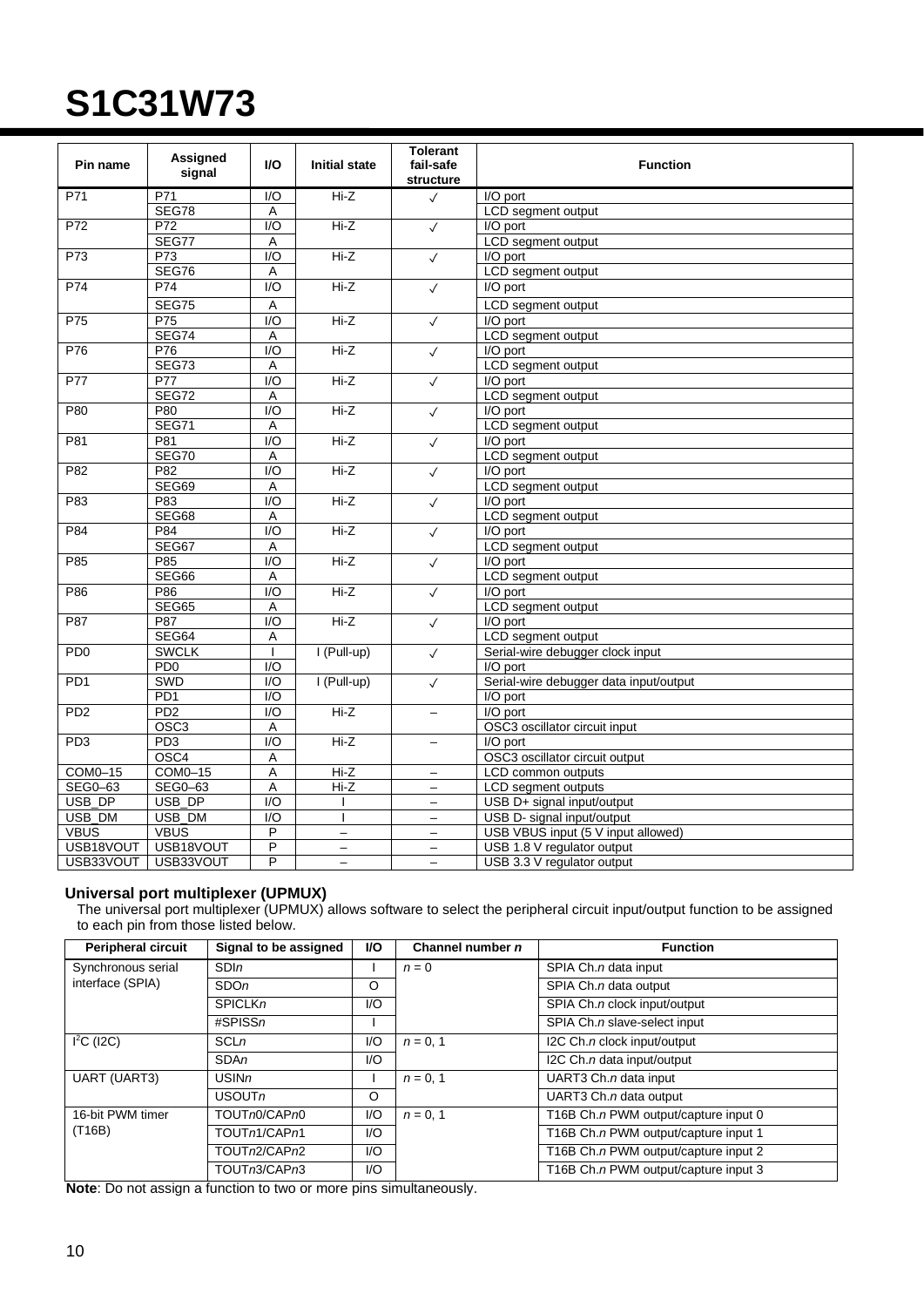### **Memory Map**

| OXffff ffff |      | Reserved                                   |
|-------------|------|--------------------------------------------|
| 0xf022      | 8000 |                                            |
| 0xf022      | 7fff | MTB area (160K bytes)                      |
|             |      | (Device size: 32 bits)                     |
| 0xf020      | 0000 |                                            |
| 0xf01f      | ffff |                                            |
| 0xf000      |      | Reserved                                   |
|             | 1000 |                                            |
| 0xf000 Offf |      | System ROM table area (4K bytes)           |
| 0xf000      | 0000 | (Device size: 32 bits)                     |
| 0xefff      | ffff | Reserved area for Cortex®-M0+ (256M bytes) |
|             |      |                                            |
| 0xe000      | 0000 | (Device size: 32 bits)                     |
| oxdfff      | ffff |                                            |
|             |      | Reserved                                   |
| 0x4000      | 3000 |                                            |
| 0x4000 2fff |      | Peripheral circuit area (4K bytes)         |
|             |      |                                            |
| 0x4000      | 2000 | (Device size: 32 bits)                     |
| 0x4000      | 1fff | Peripheral circuit area (8K bytes)         |
|             |      | (Device size: 16 bits)                     |
| 0x4000      | 0000 |                                            |
| 0x3fff      | ffff | Reserved                                   |
| 0x2040      | 0400 |                                            |
| 0x2040      | 03ff |                                            |
|             |      | USB area (1K bytes)                        |
| 0x2040 0000 |      | (Device size: 32 bits)                     |
| 0x203f ffff |      |                                            |
|             |      | Reserved                                   |
| 0x2020 0400 |      |                                            |
| 0x2020      | 03ff |                                            |
|             |      |                                            |
|             |      | Display data RAM area (768 bytes)          |
| 0x2020      | 0000 | (Device size: 32 bits)                     |
| 0x201f      | ffff |                                            |
|             |      | Reserved                                   |
| 0x2000      | 8000 |                                            |
| 0x2000 7fff |      |                                            |
|             |      | RAM area (32K bytes)                       |
|             |      | (Device size: 32 bits)                     |
| 0x2000      | 0000 |                                            |
| 0x1fff      | ffff |                                            |
|             |      | Reserved                                   |
| 0x0018 0000 |      |                                            |
| 0x0017 ffff |      |                                            |
|             |      |                                            |
|             |      | Memory mapped access area                  |
|             |      | for external Flash memory (1M bytes)       |
|             |      | (Device size: 32 bits)                     |
|             |      |                                            |
| 0x0008 0000 |      |                                            |
| 0x0007 ffff |      |                                            |
|             |      | Reserved                                   |
| 0x0006      | 0000 |                                            |
| 0x0005 ffff |      |                                            |
|             |      | Flash area (384K bytes)                    |
|             |      |                                            |
|             |      | (Device size: 32 bits)                     |
| 0x0000 0000 |      |                                            |
|             |      |                                            |